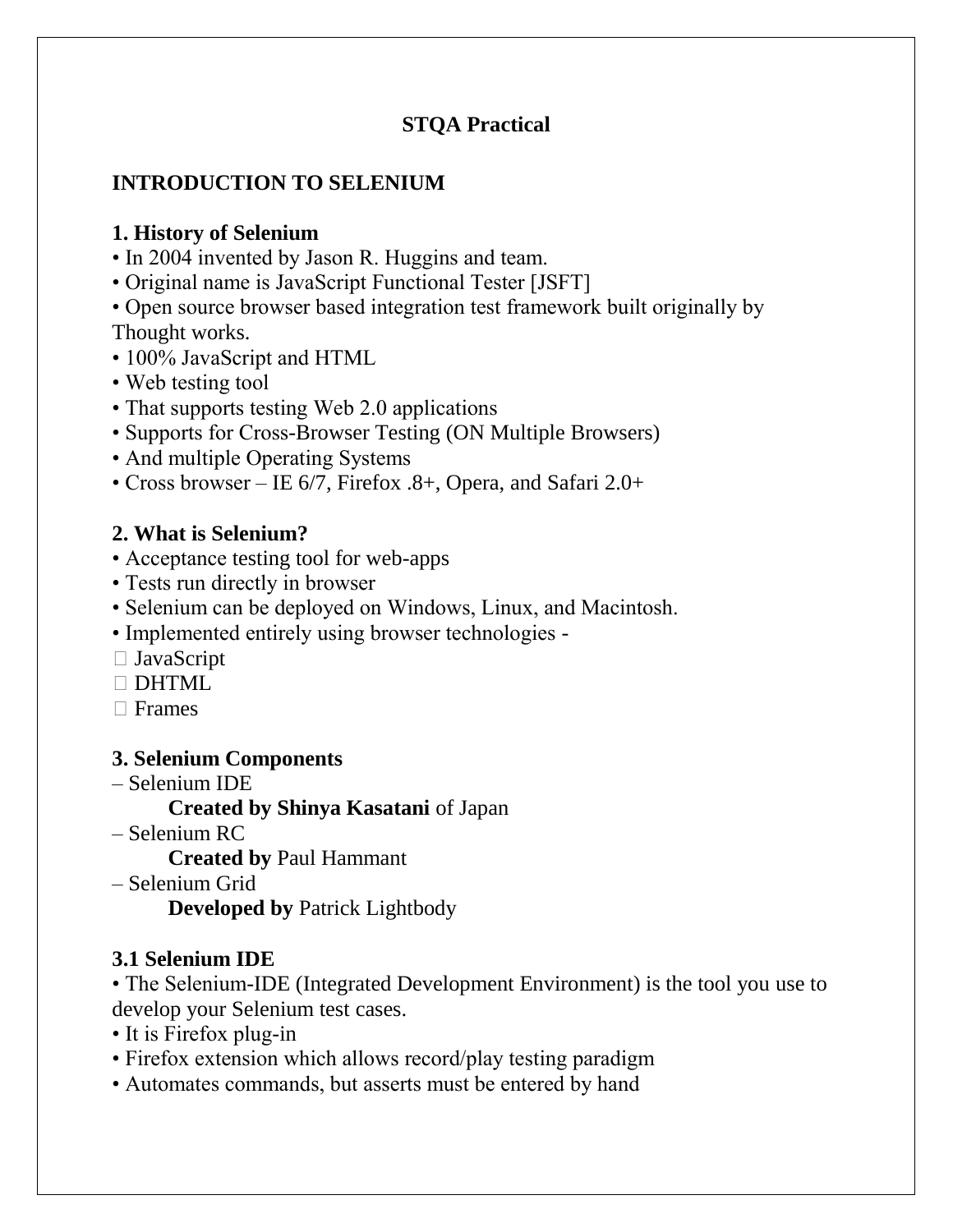- Creates the simplest possible Locator
- Based on Selenese

## **Practical 1**

**1. Selenium IDE Demo Installation Version to be used**

(Selenium IDE Version 3.1.1 works with Firefox 56.0 and later)

# **You need**

- Mozilla Firefox
- Active Internet Connection
- If you do not have Mozilla Firefox yet, you can download it **from [http://www.mozilla.org/en-US/firefox/new.](http://www.mozilla.org/en-US/firefox/new)**

# **STEPS:**

- 1. Launch **Mozilla Firefox** Browser.
- 2. Type URL<https://www.seleniumhq.org/download/> **OR**

<https://addons.mozilla.org/en-US/firefox/addon/selenium-ide/>

- 3. Selenium IDE Add-ons page will get open then Click on Add to Firefox button
- 4. Firefox will show one popup saying do you want to allow Mozilla Firefox to install Selenium IDE Add-ons or not. **Click** on **Install** button.
- 5. Firefox will automatically install Selenium IDE software. After the installation is completed, a pop up window appears asking to re-start the Firefox. Click on the "Restart Now" button to reflect the Selenium IDE installation. Click on Restart Now button.
- 6. On clicking on the Restart Now button, Firefox will restart automatically. In case you missed the pop-up, simply close the Firefox and launch again.
- 7. Once the Firefox is booted and started again, we can see selenium IDE under the tools menu list. **Selenium IDE icon** will be displayed in the Firefox toolbar.
- 8. Click on **Selenium IDE icon to open Selenium IDE.**
	- Selenium IDE Works with all major versions, but we recommend to use 47.0.1 & above as they have better stability.
	- Selenium IDE is no longer compatible with Firefox 55 and above.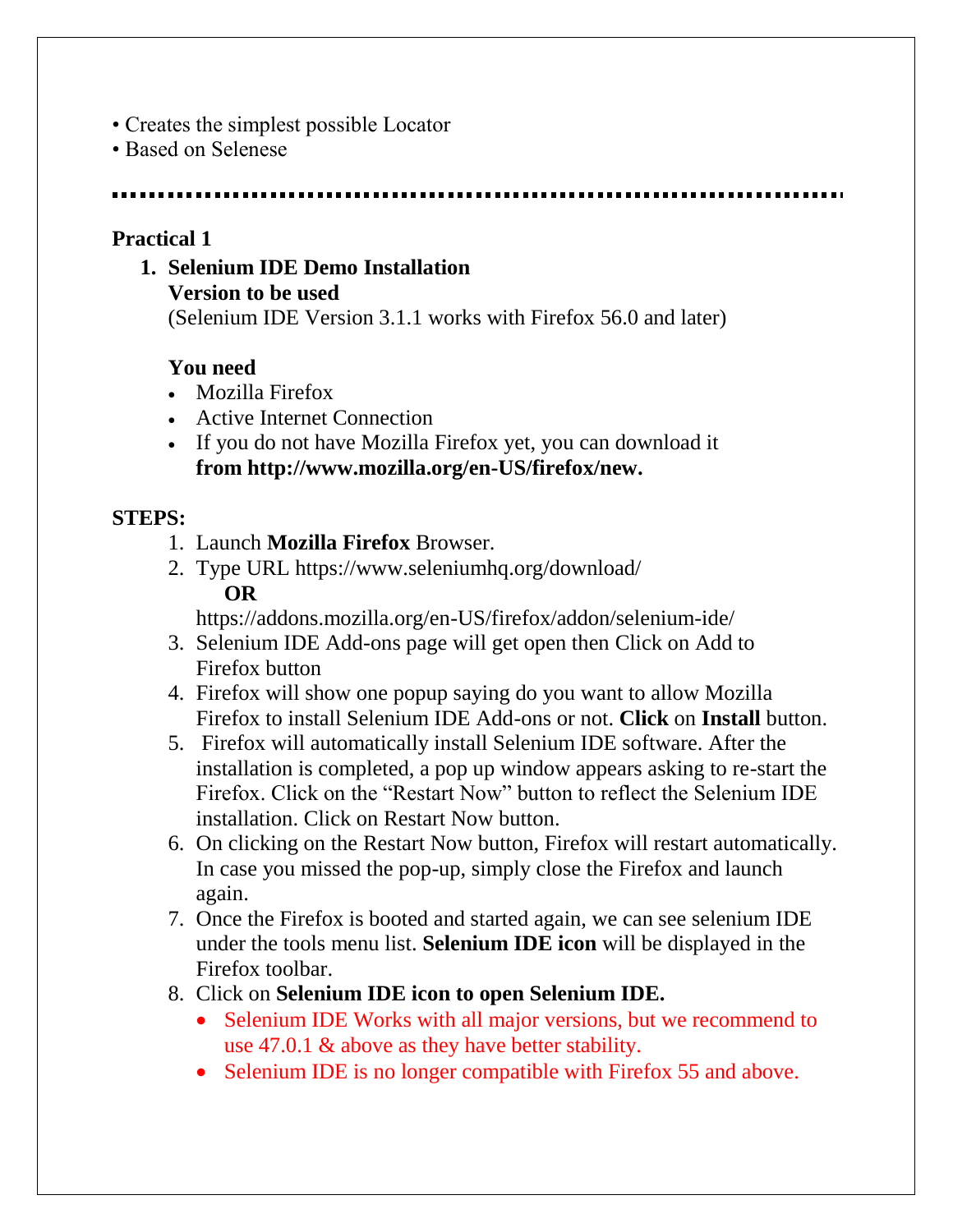## **4 test cases for 4 websites**

- i. [http://store.demoqa.com](http://store.demoqa.com/)
- ii. [https://www.seleniumhq.org](https://www.seleniumhq.org/)
- iii. htttp://www.google.com
- iv. htttp://www.yahoo.com
- v. <http://demo.guru99.com/test/newtours/>

# **Step 1**

- Launch Firefox and Selenium IDE.
- Type the value for our Base URL: [http://demo.guru99.com/test/newtours/.](http://demo.guru99.com/test/newtours/)
- Toggle the Record button on (if it is not yet toggled on by default).

# **Step 2**

• In Firefox, navigate to [http://demo.guru99.com/test/newtours/.](http://demo.guru99.com/test/newtours/) Firefox should take you to the page similar to the one shown below.

# **Step 3**

- Right-click on any blank space within the page, like on the Mercury Tours logo on the upper left corner. This will bring up the Selenium IDE context menu. Note: Do not click on any hyperlinked objects or images
- Select the "Show Available Commands" option.
- Then, select "assertTitle exact: Welcome: Mercury Tours." This is a command that makes sure that the page title is correct.

# **Step 4**

- In the "User Name" text box of Mercury Tours, type an invalid username, "invalidUNN".
- In the "Password" text box, type an invalid password, "invalid PWD".

# **Step 5**

• Click on the "Sign-In" button. Firefox should take you to this page.

# **Step 6**

Toggle the record button off to stop recording.

# **Step 7**

Now that we are done with our test script, we shall save it in a test case.

# **Step 8**

- Choose your desired location, and then name the [Test Case](https://www.guru99.com/test-case.html) as "Invalid\_login".
- Click the "Save" button.

# **Step 9**

Notice that the file was saved as side extension.

# **Step 10**

 Go back to Selenium IDE and click the Playback button to execute the whole script. Selenium IDE should be able to replicate everything properly.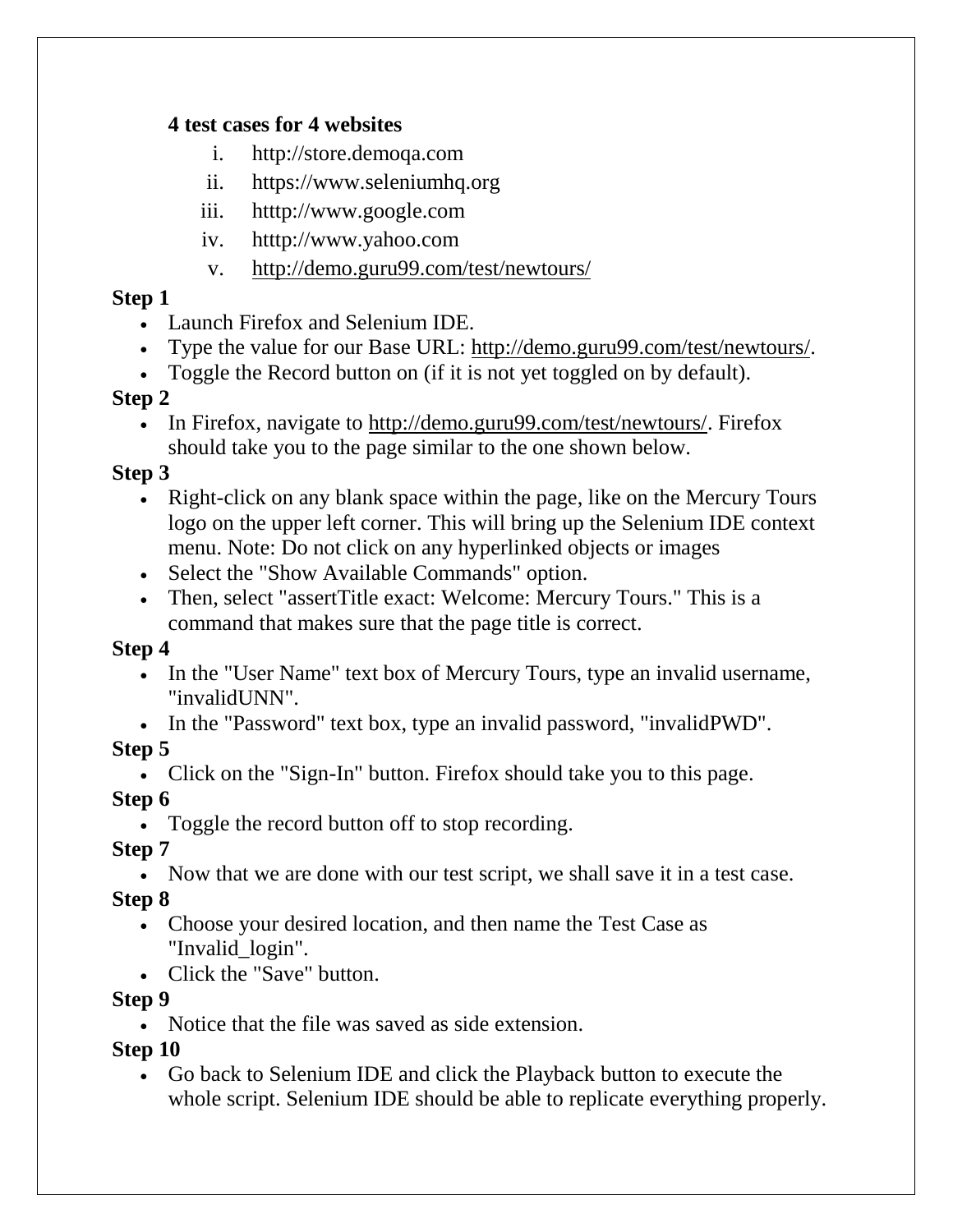## **Practical 2**

**2. Conduct a test suite for any two web sites.** 

# **Practical 3**

# **3.** Install Selenium server and demonstrate it using a script in Java/PHP.

# **Introduction**

- 1. Selenium-RC is the solution for tests that need more than simple browser actions and linear execution.
- 2. Selenium-RC uses the full power of programming languages to create more complex tests like reading and writing files, querying a database, emailing test results.
- 3. You'll want to use Selenium-RC whenever your test requires logic not supported by Selenium-IDE.
- 4. What logic could this be? For example, Selenium-IDE does not directly support:
- Condition statements
- Iteration
- Logging and reporting of test results
- Error handling, particularly unexpected errors
- Database testing
- Test case grouping
- Re-execution of failed tests
- Test case dependency
- Screenshot capture of test failures
- 5. Although these tasks are not supported by Selenium directly, all of them can be achieved by using programming techniques with a language-specific Selenium-RC client library.

# Installation of Selenium RC and Eclipse

# Download Eclipse

- 1. Go to URL http://www.eclipse.org/downloads/
- 2. Select Eclipse IDE for Java Developers (Click on Windows 32 bit platform)
- 3. Click on OK button and save to a local drive (i.e. C: or D:, etc)
- 4. Unzip the downloaded zip file and rename that to Eclipse

5. Create one more folder "Eclipse-Workspace" (i.e. C:Eclipse-Workspace)in the same drive where Eclipse is unzipped and renamed.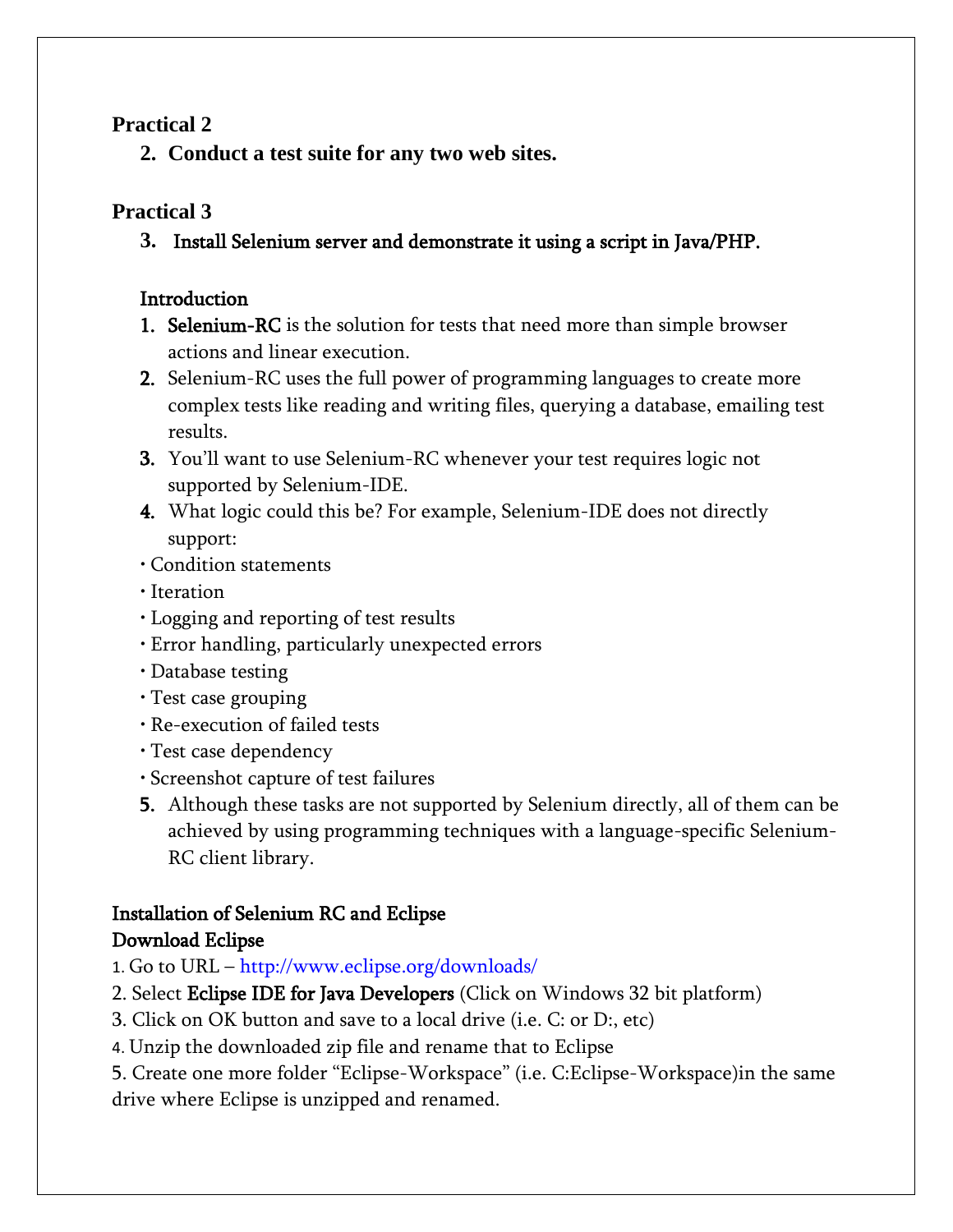6. Create Eclipse desktop shortcut (go to C:Eclipse folder –> right click Eclipse.exe and then click on "desktop create shortcut").

1. Now we need to create a workspace folder –> C:Eclipse-WorkspaceSeleniumTests

- 2. Double click on "Eclipse shortcut on Desktop"
- 3. This opens the Eclipse
- 4. Close Eclipse welcome screen
- 5. Click File menu –> Launch Worspace –> other
- 6. Now Select the C:Eclipse-WorkspaceSeleniumTests folder.

We have finished setting up the eclipse.

Now, we need to download Selenium RC server / client driver and configure that to Eclipse

1. Download Selenium server: http://seleniumhq.org/download/

2. Download Selenium Client driver for Java (from Selenium Client Drivers section)

3. Create "Selenium" folder in C: drive and copy the Selenium-server.jar as well as unzip the Selenium Client driver (C:Selenium)

Downloading and unzipping the files into a folder is done.

We need to configure the appropriate Selenium Client driver Jar file to the Eclipse.

1. Go to Eclipse –> Click File –> New –> Project (from various options need to select just "project")

2. In Select Wizard –> Click Java –> "Java Project"

3. Give the project name (e.g. DemoTests)

4. Click Finish – Click Yes

5. Now we are done with creation of project and need to configure the Selenium Client driver to this Project

6. Right Click "DemoTests" project

7. Click "Java Build Path"

8. Click Libraries tab

9. Click "Add External JARs" button

10. Select "Selenium Client Drivers" unzipped in C:Selenium folder (Selenium Server JAR file should not be added)

11. Click OK

12. Referenced libraries –> contains both the Selenium Client driver jar files.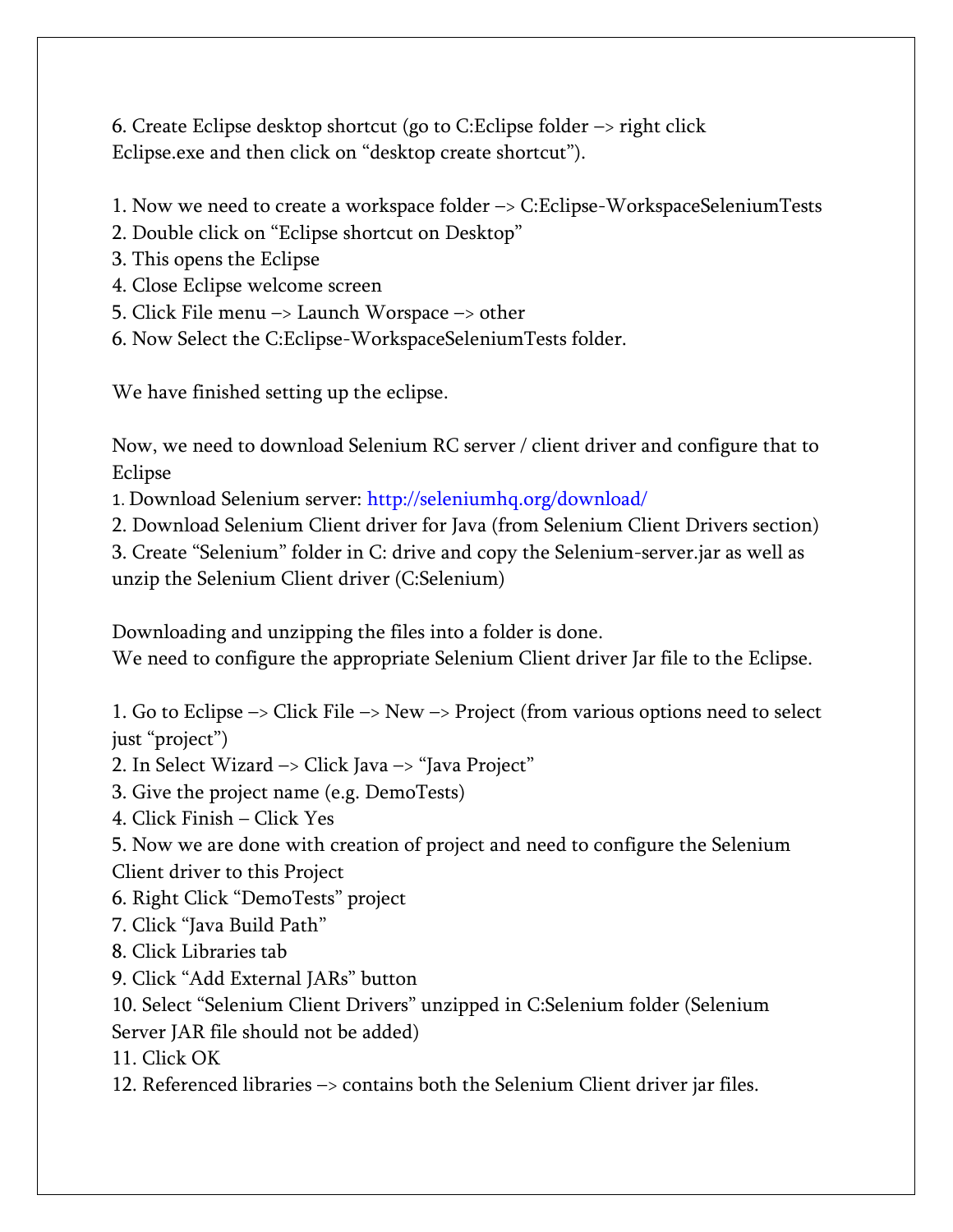13. Create a new class file as "SeleniumDemo" in the "DemoTest" by right click on src folder.

14. Copy the below code in the class file: import org.openqa.selenium.WebDriver; import org.openqa.selenium.firefox.FirefoxDriver; import org.openqa.selenium.remote.DesiredCapabilities;

#### public class hello

```
{
```

```
static String driverPath = "D:\\selenium pracs\\geckodriver-v0.21.0-
win32\\GeckoDriver.exe";
```
public static WebDriver driver;

```
public static void main(String args[])
```

```
{
```
int a= $10, b=20$ ; System.out.println("Hi...."); System.out.println(a+b); System.out.println("Selenium demo.....");

```
System.setProperty("webdriver.gecko.driver",driverPath);
DesiredCapabilities capabilities = DesiredCapabilities.firefox();
capabilities.setCapability("marionette",true);
driver= new FirefoxDriver(capabilities);
driver.get("https://www.facebook.com/");
driver.manage().window().maximize();
driver.quit();
```
}

}

(If Firefox is unable to open, download [geckodriver](https://github.com/mozilla/geckodriver) from the website, <https://github.com/mozilla/geckodriver/releases> according to the operating system, unzip the folder and keep the file along with gecko folder in the same folder wherever selenium jar files folder is there)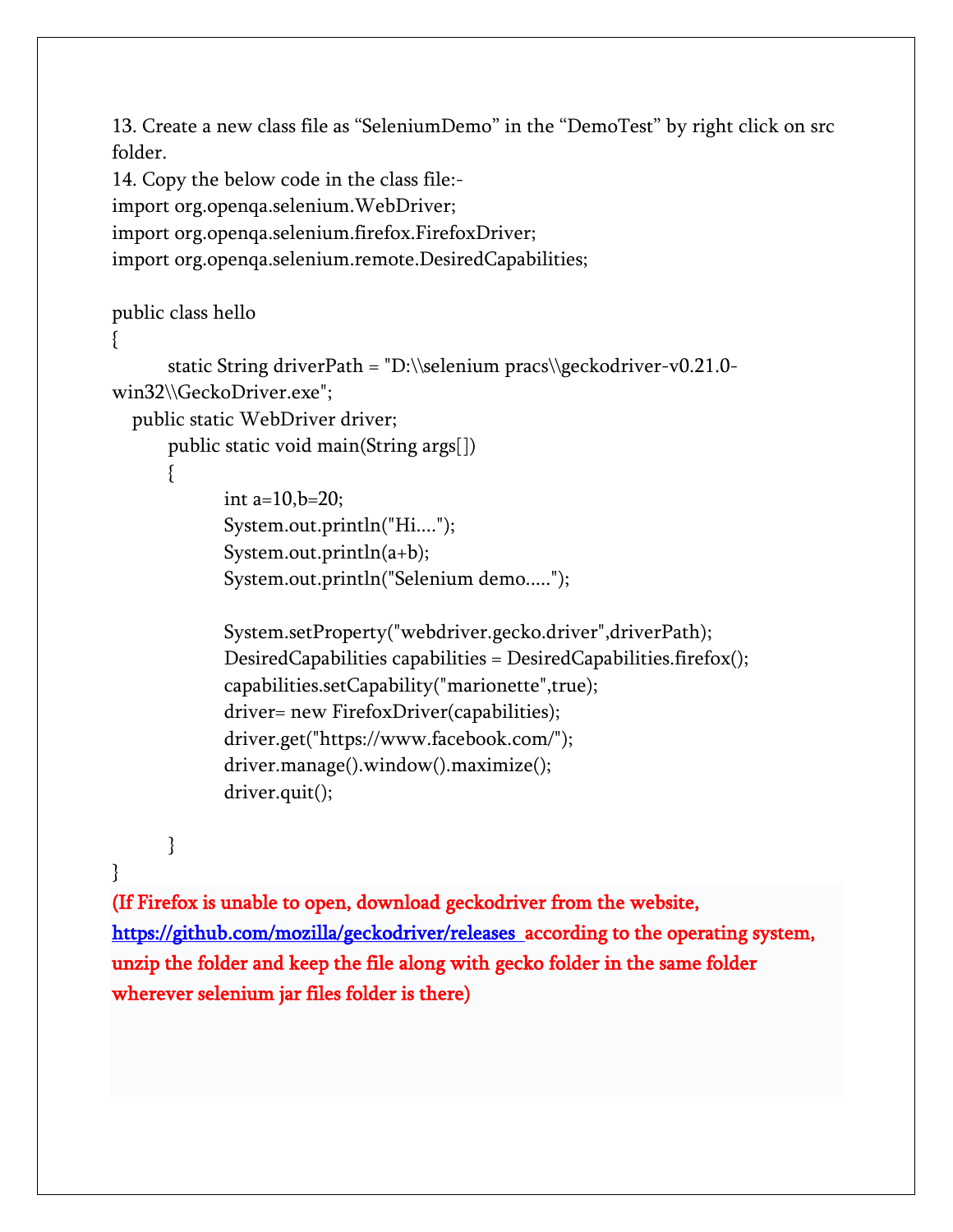4. Write and test a program to login a specific web page. (Using JUnit)

## **PART 1) Download JUnit using**

Step 1) **<https://github.com/junit-team/junit4/wiki/Download-and-Install> OR**

**Visit <http://junit.org/junit4/> and click Download and Install**

**(Downloading junit jar files and put in the junit folder along folder wherever selenium jar files folder is there)**

## **JUnit Environment Setup**

**Step 1)** You need to set **JUNIT\_HOME** environment variable to point out the base location where you have placed JUnit Jars.

For example, if you have created a JUnit folder in c: drive and placed jars there, then for environment settings you need to open control panel ->advanced - >environment variable.

- 1. Under environment window clicks on "new" button.
- 2. When you click on new button in environment variables, it will open another window
- 3. **Step 2)** A "New System Variable" window will open:
- 4. Provide variable name as "JUNIT\_HOME".
- 5. Provide JUnit value as JUnit path where you have copied JUnit jar files.
- 6. Click on OK.

When you click on OK, it will create a new system variable with the given name and value.

**Step 3)** After creating JUNIT\_HOME, create another variable with the name CLASSPATH. Again go to Environment Variables and follow the below steps.

1. Click on "new" button. When you click on new in environment variables, it will open another window.

**Step 4)** In this step, point out JUNIT\_HOME to [JUnit.jar](http://bit.ly/My9IXz) which is placed in JUnit folder as given below:

- 1. Variable Name: JUNIT\_HOME
- 2. Variable Value: %CLASSPATH%;%JUNIT\_HOME%\JUnit4.10.jar;.;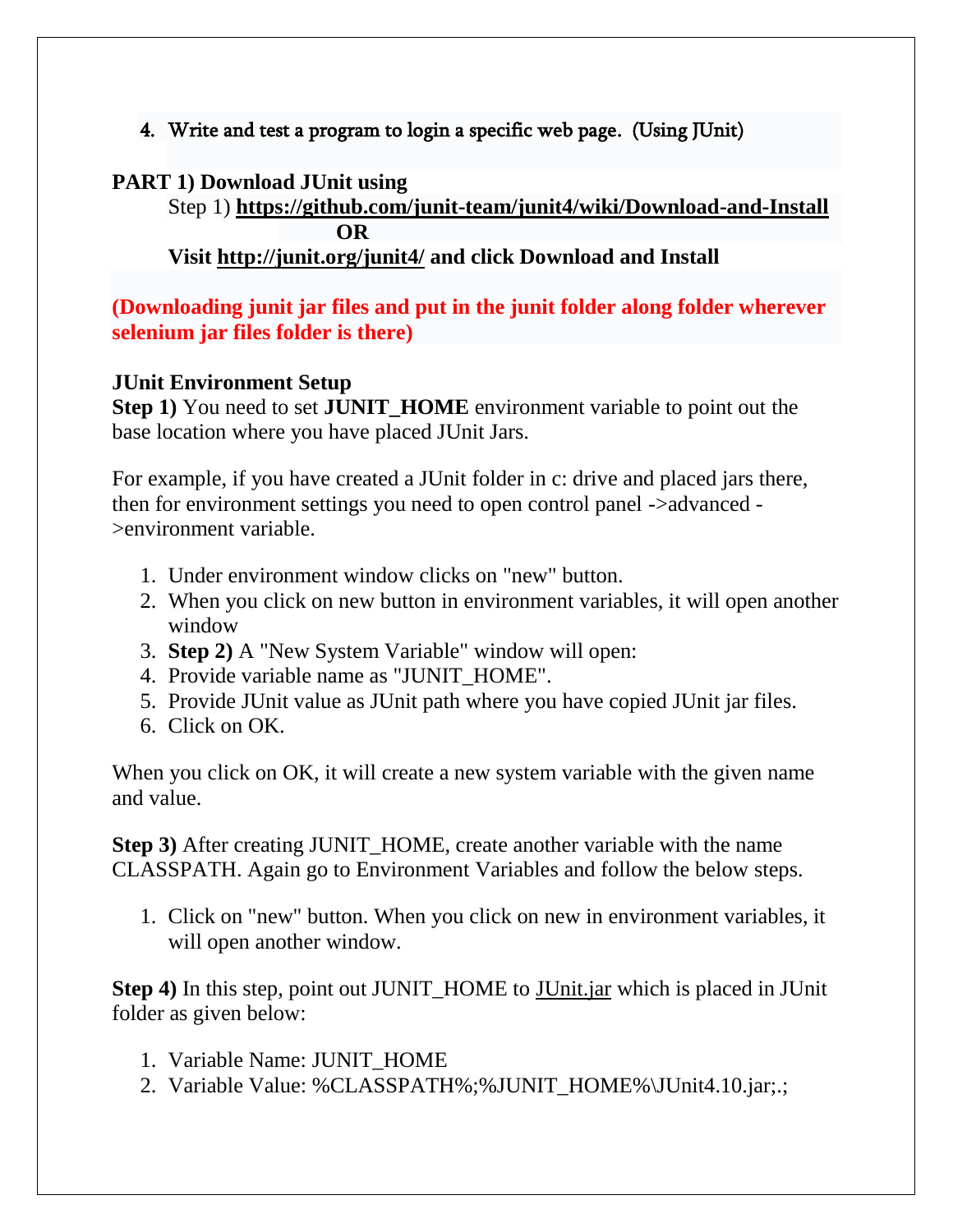3. Click on the OK button.

Step 5) **Once you click on the 'OK' button, you can verify that a new environment variable named "CLASSPATH" can be seen under system variable.**

## **PART 2) Install JUnit jar file in eclipse**

**Step 1)** Right click on project:

- 1. Click on "build path" and then
- 2. Click on "Configure build path".

**Step 2)** In this step,

- 1. Go to java build path window as shown in below figure
- 2. Now click on "Add External JARs" button to add your downloaded JUnit.jar file with eclipse.

After adding a JUnit.jar file, click on 'OK' button to close java build path window.

**Part 3) Verifying whether required jar file for JUnit is in my build path** In order to verify JUnit jar file in eclipse, you need to follow below-mentioned steps:

- 1. Right click on project -> Build Path
- 2. Click on "Configure build path".
- 3. **Step 2)** Java build path window will appear as shown below.
- 4. In that window, go to Libraries tab to see all jar files. In jar file tree view, you need to look for the jar file name which is starting with JUnit.
- 5. Once you expand JUnit libraries, you can see java libraries
- 6. Now you are ready to use JUnit with eclipse.

# **PART 4) Verify JUnit setup**

- 7. You can create a simple JUnit test to verify JUnit setup. See below test class:
- 8. **Step 1)** Create a java class named TestJUnit.java and provide a simple assert statement.

import org.junit.Test; import static org.junit.Assert.assertEquals; public class TestJunit { @Test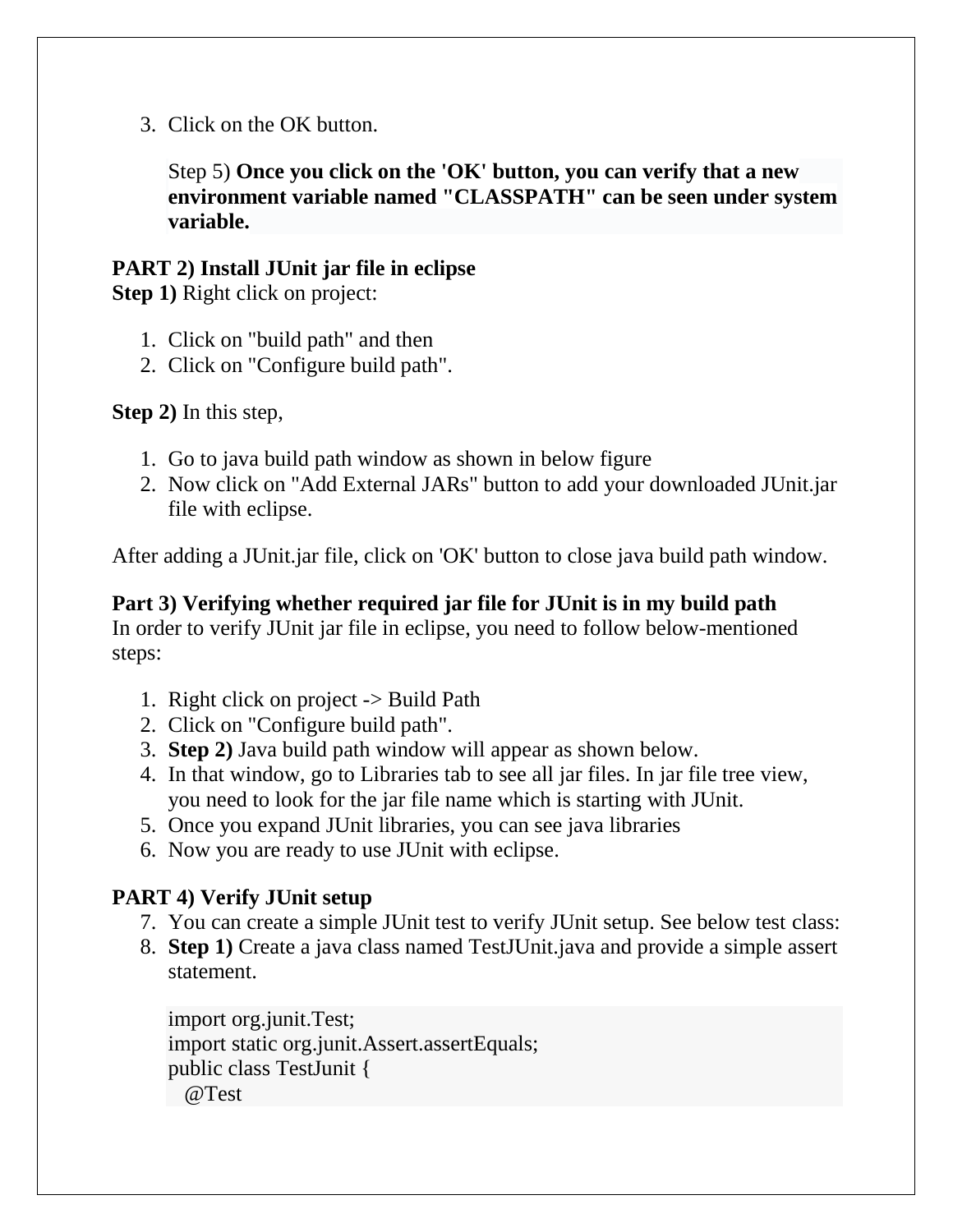```
 public void testSetup() {
           String str= "I am done with Junit setup";
           assertEquals("I am done with Junit setup",str);
          }
       }
Step 2) Create a Test Runner class to execute above test.
import org.junit.runner.JUnitCore;
import org.junit.runner.Result;
import org.junit.runner.notification.Failure;
```

```
public class TestRunner {
  public static void main(String[] args) {
    Result result = JUnitCore.runClasses(TestJunit.class);
    for (Failure failure : result.getFailures()) {
      System.out.println(failure.toString());
 }
    System.out.println("Result=="+result.wasSuccessful());
   }
}
```
**Step 3)** to execute the test, follow below steps:

- 1. Right click on TestRunner.java and click on "Run As" as shown below
- 2. Another window will be open once you click on "Run As", click on "1 JUnit Test"

**Step 4)** here is the output or result for your test. If it is successfully executed, it will show a green check mark in front of it.

# Wordpresscode

package package1; import java.util.concurrent.TimeUnit; import org.openqa.selenium.By; import org.openqa.selenium.WebDriver; import org.testng.Assert; import org.testng.annotations.AfterMethod; import org.testng.annotations.DataProvider; import org.testng.annotations.Test; import org.openqa.selenium.firefox.FirefoxDriver;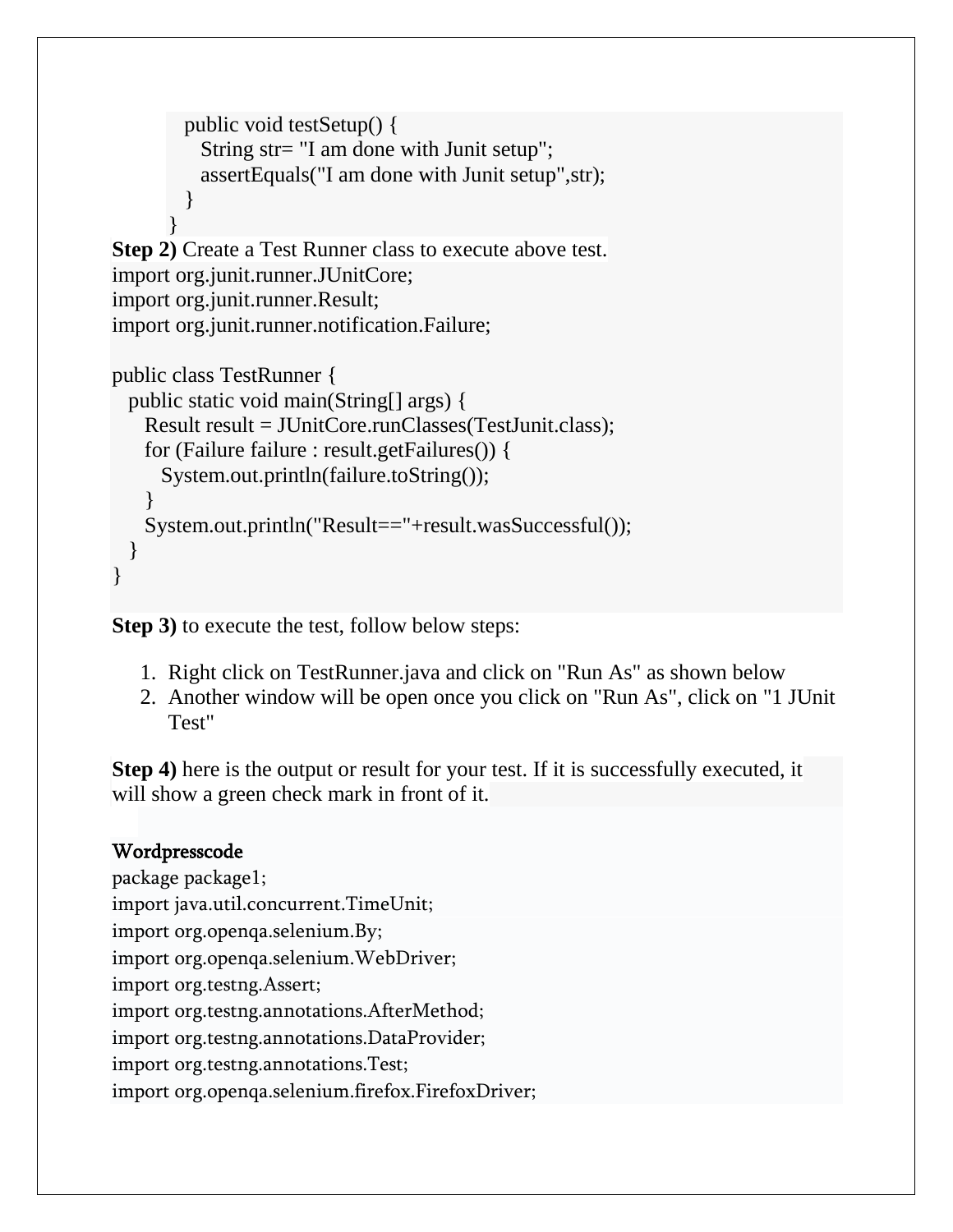//import DDT.FirefoxDriver;

public class WordPressNew {

FirefoxDriver driver; //global variable

@Test(dataProvider="wordpressData")

public void loginToWordpress(String username,String password) throws InterruptedException

{

System.setProperty("webdriver.gecko.driver",

"E:\\seleniumsettings\\gecko\\geckodriver.exe");

//FirefoxDriver driver = new FirefoxDriver(); as its local , to make it global has been mentioned above

driver = new FirefoxDriver();

driver.manage().window().maximize();

driver.manage().timeouts().implicitlyWait(20,TimeUnit.SECONDS);

driver.get("http://demosite.center/wordpress/wp-login.php");

driver.findElement(By.id("user\_login")).sendKeys("username");

driver.findElement(By.id("user\_pass")).sendKeys("password");

driver.findElement(By.xpath("//\*[@id=\"wp-submit\"]")).click();

Thread.sleep(5000);

//System.out.println(driver.getTitle());

//till here it will show 3 runs and 0 failures for admin1, admin2 and admin3 until we dont provide any validations,

//the task would depend on script

//for this we will use assert to show validations

Assert.assertTrue(driver.getTitle().contains("Dashboard"),"User is not able to login:invalid Credential");

//if above assertion failes then only User is not able to login would be printed System.out.println("Page title is verified:User is able to login successfullly");

```
}
```
{

@AfterMethod

public void tearDown() //if testcase fails then teardown() would get exec

```
driver.quit();
```

```
}
@DataProvider(name="wordpressData")
```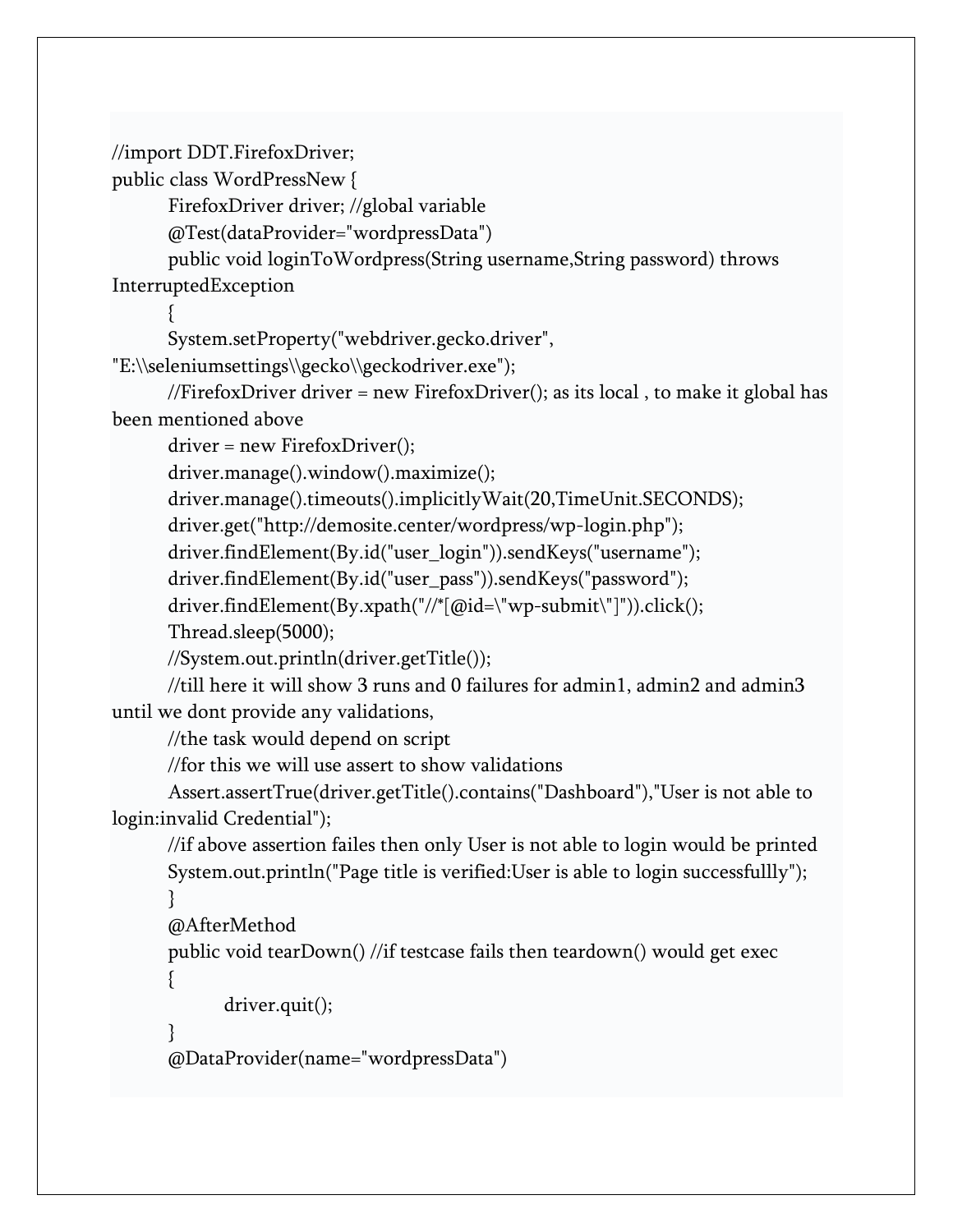public Object[][] passData() // give atleast one username/password which is a running...

{

} }

```
Object[][] data=new Object[3][2];
data[0][0]="admin1";data[0][1] = "demo1";data[1][0]="admin";
data[1][1]="demo123";
data[2][0]="admin2";
data[0][1] = "admin1234";return data;
```
# 5. Write and test a program to update 10 student records into table into Excel file (using TestNG)

TestNG is a testing framework inspired from JUnit and NUnit but introducing some new functionality that make it more powerful and easier to use, such as:

Annotations.

Run your tests in arbitrarily big thread pools with various policies available (all methods in their own thread, one thread per test class, etc...).

- Test that your code is multithread safe.
- Flexible test configuration.
- Support for data-driven testing (with @DataProvider).
- Support for parameters.
- Powerful execution model (no more TestSuite).
- Supported by a variety of tools and plug-ins (Eclipse, IDEA, Maven, etc...).
- Embeds BeanShell for further flexibility.
- Default JDK functions for runtime and logging (no dependencies).
- Dependent methods for application server testing.

## TestNG is designed to cover all categories of tests: unit, functional, end-to-end, integration, etc...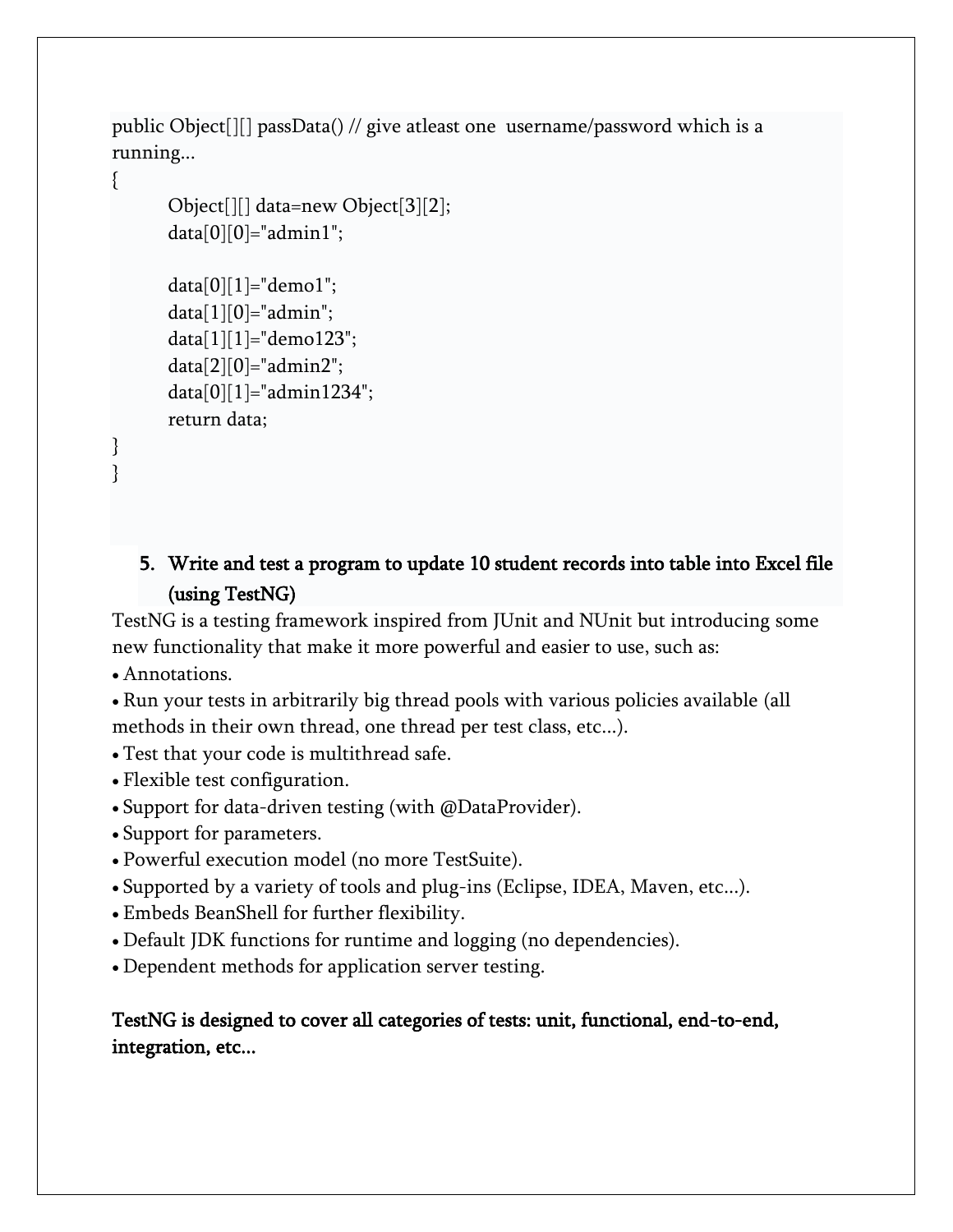# Installing TestNG in eclipse

- 1. Select Help / Software updates / Find and Install.
- 2. Search for new features to install.
- 3. New remote site.
- 4. For Eclipse 3.4 and above, enter [http://beust.com/eclipse.](http://beust.com/eclipse)
- 5. For Eclipse 3.3 and below, enter [http://beust.com/eclipse1.](http://beust.com/eclipse1)
- 6. Make sure the check box next to URL is checked and click Next.
- 7. Eclipse will then guide you through the process.

## Launching your tests in Eclipse

We finished writing our tests, now how can we run them?

You can launch TestNG from the command line, using an Eclipse plugin or even programatically. We are going to use the Eclipse plugin. Follow the steps described on the official TestNG documentation over here.

If you installed TestNG correctly, you will see this menu when you right click on the XML file:

| Run As   | <b>RE</b> 1 TestNG Suite |
|----------|--------------------------|
| Debug As |                          |
| learn    | Run Configurations       |

Click on "Run as TestNG Suite" and your test will start running.

# Selenium Tests with Microsoft Excel

Parameterizing a test from external sources such as Microsoft Excel is always recommended in order to handle large amount of test data. To read data from Excel, we need APIs which support opening file, reading data, and writing data into Excel. We should know various classes and methods which support above mentioned operations. In this post, let us try to figure out which is the API that supports all the activities we need to do during execution of a test.

Jxl.jar is an open source Java API which supports read Excel spreadsheets and to write into Excel spreadsheets. Below are some of the operations that we can handle with this API.

- 1. Read data from Excel spreadsheet
- 2. Read and write formulas into spreadsheets
- 3. Generate spreadsheets
- 4. Supports formatting of font, number, and date
- 5. Supports coloring of cells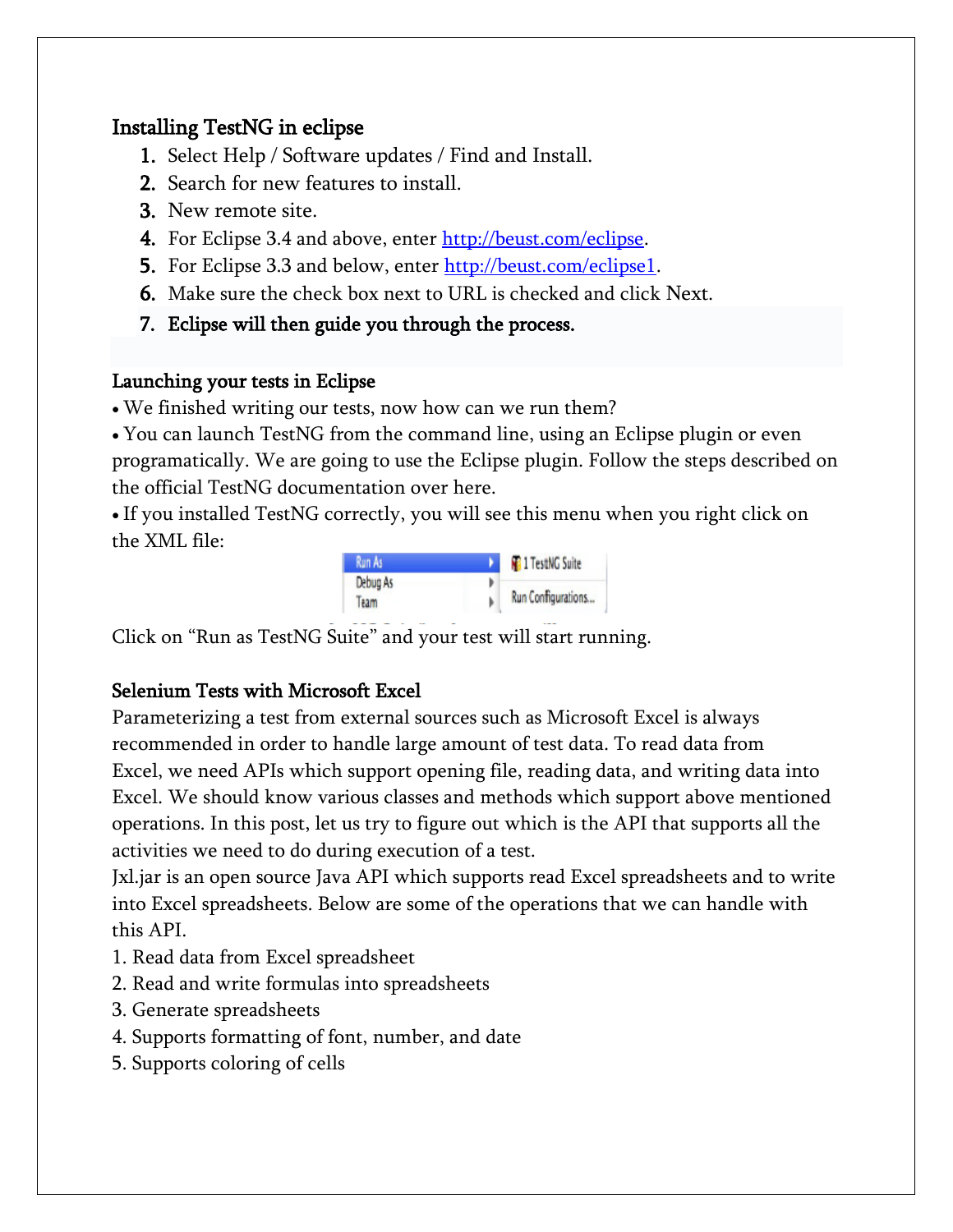To access the methods and classes provided by this API inside Eclipse we need to add this JAR file to the Java Build Path.

# (I have explained steps to add external Jar files to Java Build Path in previous examples)

## Download the jxl.jar from "http://jexcelapi.sourceforge.net/"

Add the JAR file to Java Build Path Add import statements to the .java file as below to read from an Excel spreadsheet import jxl.Cell; import jxl.Sheet; import jxl.Workbook; import jxl.read.biff.BiffException;

## **//Code to update 10 student records into table into Excel file**

```
import org.testng.annotations.BeforeClass;
import org.testng.annotations.Test;
import jxl.*;
import jxl.read.*;
import jxl.write.*;
import java.io.*;
public class updatestudrecords {
      @BeforeClass
      public void f1()
      {}
      @Test
      public void testImportexport1() throws Exception {
      FileInputStream fi = new FileInputStream("D:\\selenium pracs\myBook1.xls");Workbook w = Workbook.getWorkbook(fi);
      Sheet s = w.getSheet(0);String a[][] = new String[s.getRows()][s.getColumns()];
      FileOutputStream fo = new FileOutputStream("D:\\selenium 
pracs\\myBook1res.xls");
      WritableWorkbook wwb = Workbook.createWorkbook(fo);
      WritableSheet ws = wwb.createSheet("result1", 0);
      for (int i = 0; i < s getRows(); i++)for (int j = 0; j < s.getColumns(); j++)
```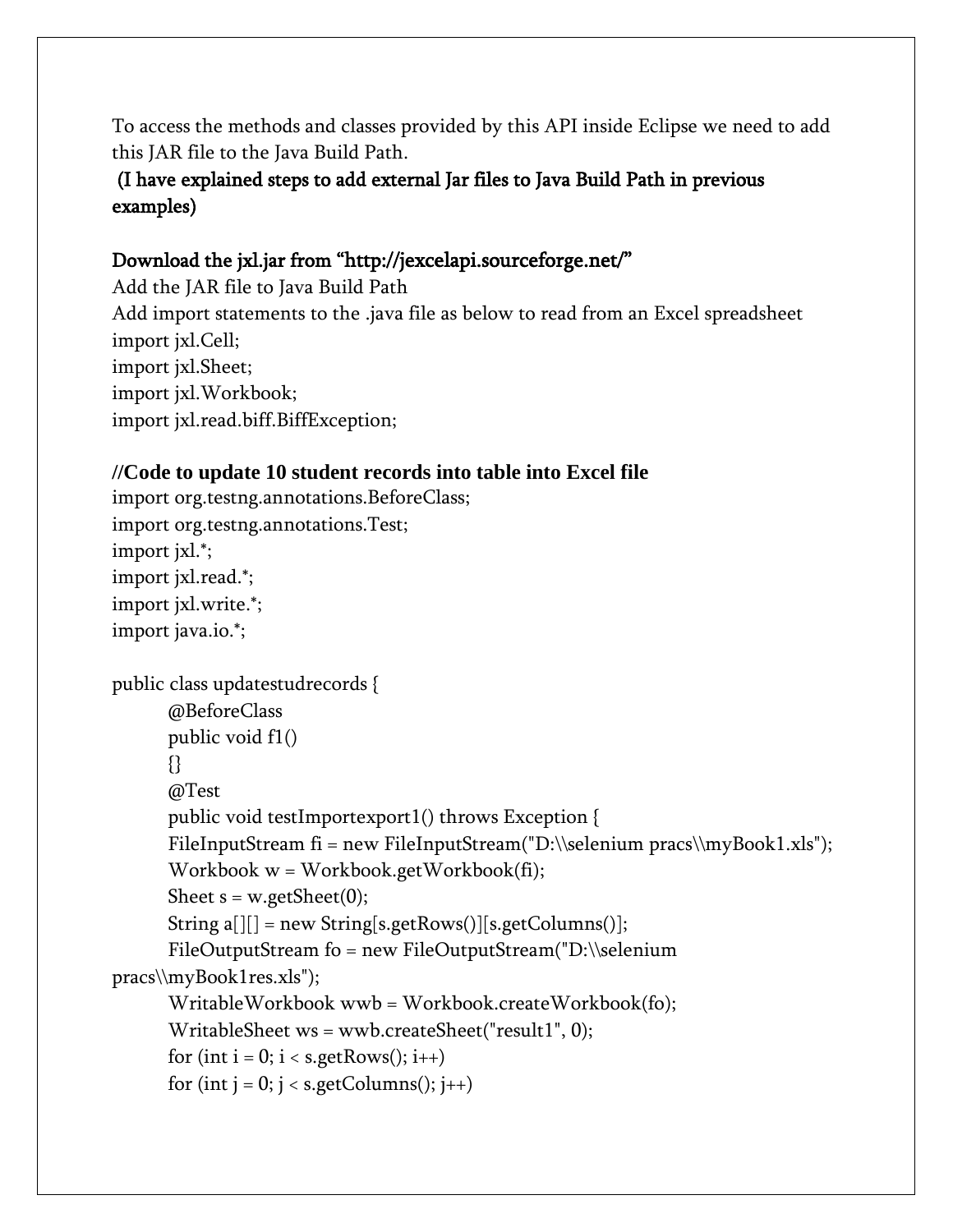```
{
a[i][j] = s.getCell(j, i).getContents(j;Label 12 = new Label(j, i, a[i][j]);ws.addCell(l2);
Label 11 = new Label(6, 0, "Result");ws.addCell(l1);
}
for (int i = 1; i < s.getRows(); i++) {
      for (int j = 2; j < s.getColumns(); j++){
      a[i][j] = s.getCell(j, i).getContents(j;int x=Integer.parseInt(a[i][j]);
      if(x > 35){
      Label 11 = new Label(6, i, "pass");ws.addCell(l1);
      }
      else
      {
      Label 11 = new Label(6, i, "fail");ws.addCell(l1);
      break; } }
      }
      wwb.write();
      wwb.close(); } }
```
Input:-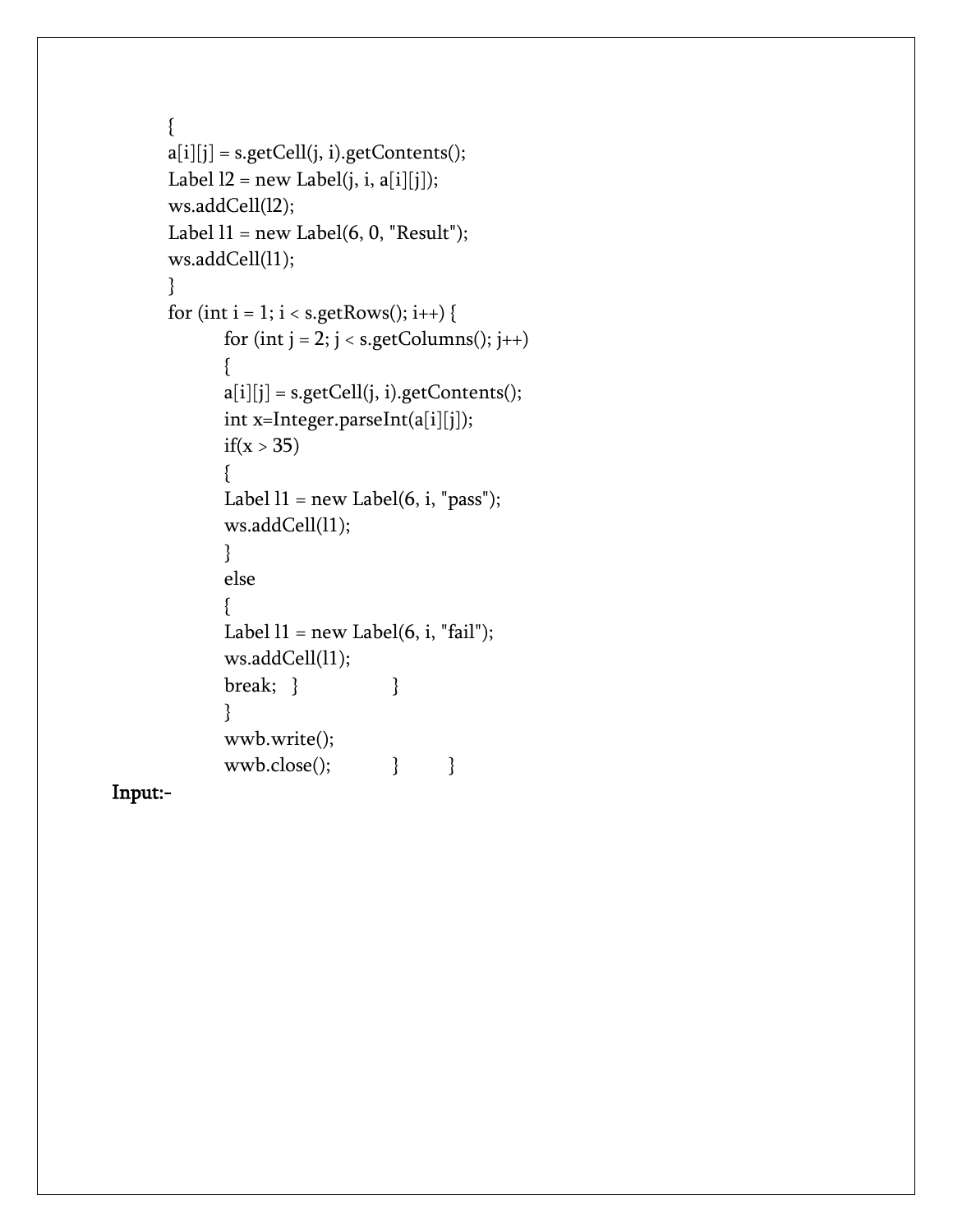|                |                                                     | $49 - (4 - 0) =$                                                      | myBook1 [Compatibility Mode] - Micr                                                                                    |                       |           |                                  | ▣<br>$\Box$                                      | $\mathbf{x}$ |
|----------------|-----------------------------------------------------|-----------------------------------------------------------------------|------------------------------------------------------------------------------------------------------------------------|-----------------------|-----------|----------------------------------|--------------------------------------------------|--------------|
|                | File<br>Home                                        | Insert                                                                | Page Layout                                                                                                            | Formulas              | Data      | Review                           | View                                             | (?<br>۵      |
|                | Ж<br>Gb -<br>Paste<br>Clipboard<br>园                | Calibri<br><u>u</u> -<br>в<br>$\boldsymbol{I}$<br><b>EH</b> -<br>Font | $\frac{11}{11}$<br>$\overline{\mathbf v}$<br>A<br>$\mathbf{A}^{\mathsf{T}}$<br>$\mathbf{\Diamond}$ + $\mathbf{A}$<br>园 | 謇<br>Alignment Number | %         | ₩<br>A<br><b>Styles</b><br>Cells | $\Sigma$ - $\frac{k}{Z}$ -<br>÷<br>⊘-<br>Editing | AA -         |
|                | A1                                                  |                                                                       | $\sim$                                                                                                                 | fx<br>rollno          |           |                                  |                                                  | v            |
|                | А                                                   | B                                                                     | c                                                                                                                      | D                     | E         | F                                | G                                                |              |
| 1              | rollno                                              | name                                                                  | x                                                                                                                      | Υ                     | z         | <b>Total</b>                     |                                                  |              |
| $\overline{2}$ |                                                     | 1 ram                                                                 | 60                                                                                                                     | 50                    | 20        | 130                              |                                                  | $\equiv$     |
| 3              |                                                     | 2 jai                                                                 | 70                                                                                                                     | 40                    | 30        | 140                              |                                                  |              |
| 4              |                                                     | 3 kamal                                                               | 50                                                                                                                     | 60                    | 40        | 150                              |                                                  |              |
| 5              |                                                     | 4 shyam                                                               | 65                                                                                                                     | 80                    | 60        | 205                              |                                                  |              |
| 6              |                                                     | 5 raj                                                                 | 80                                                                                                                     | 45                    | 30        | 155                              |                                                  |              |
| 7              |                                                     | 6 rahul                                                               | 75                                                                                                                     | 40                    | 10        | 125                              |                                                  |              |
| 8              |                                                     |                                                                       |                                                                                                                        |                       |           |                                  |                                                  |              |
| 9              |                                                     |                                                                       |                                                                                                                        |                       |           |                                  |                                                  |              |
| K.             | $\mathbb{H}$<br>$\blacktriangleleft$<br>$\mathbf b$ | Sheet1 $\sqrt{\text{Sheet2}}$ $\sqrt{\text{Sheet3}}$                  |                                                                                                                        | ℃                     |           | III                              |                                                  | T<br>ь       |
|                | Ready                                               |                                                                       |                                                                                                                        | 囲回                    | ш<br>100% | $\overline{\phantom{a}}$         |                                                  | $_{\pm)}$    |

Output:-

| X                   | $10 + 11 +$                                                                             |                         |                                                             |                 | myBook1res [Compatibility Mode] - M   |                                  | ▣<br>$\qquad \qquad \Box$             | $\mathbf{x}$ |
|---------------------|-----------------------------------------------------------------------------------------|-------------------------|-------------------------------------------------------------|-----------------|---------------------------------------|----------------------------------|---------------------------------------|--------------|
| <b>File</b>         | Home<br>Ж                                                                               | Insert<br>Arial         | v                                                           |                 | Page Layout Formulas Data Review View | ۵                                | €<br>郈<br>$\Box$<br>Σ - ∱7 -          | 23           |
| Paste               | la –                                                                                    | в<br>U<br>Ι<br>田 +<br>◇ | $-10$<br>$A^{\dagger}$<br>A<br>$\overline{\mathbf{v}}$<br>A | 亖               | %<br>Alignment Number                 | Ħ<br>A<br><b>Styles</b><br>Cells | - መ<br>$\overline{\mathbf{v}}$<br>Q - |              |
| Clipboard           | $\overline{\mathbb{F}_M}$                                                               | Font                    | 园                                                           |                 |                                       |                                  | Editing                               |              |
|                     | A1                                                                                      | ÷                       | $\equiv$                                                    | $f_x$<br>rollno |                                       |                                  |                                       | v            |
| A                   | Α                                                                                       | B                       | C                                                           | D               | E                                     | F                                | G                                     | $=$          |
| 1<br>rollno         |                                                                                         | Iname                   | Χ                                                           | Υ               | Z                                     | Total                            | Result                                |              |
| $\overline{2}$<br>1 |                                                                                         | ram                     | 60                                                          | 50              | 20                                    | 130                              | fail                                  |              |
| 3<br>2              |                                                                                         | jai                     | 70                                                          | 40              | 30                                    | 140                              | fail                                  | $\equiv$     |
| 3<br>4              |                                                                                         | kamal                   | 50                                                          | 60              | 40                                    | 150                              | pass                                  |              |
| 4<br>5              |                                                                                         | shyam                   | 65                                                          | 80              | 60                                    | 205                              | pass                                  |              |
| 5<br>6              |                                                                                         | raj                     | 80                                                          | 45              | 30                                    | 155                              | fail                                  |              |
| 6<br>$\overline{7}$ |                                                                                         | rahul                   | 75                                                          | 40              | 10                                    | 125                              | fail                                  |              |
| 8                   |                                                                                         |                         |                                                             |                 |                                       |                                  |                                       |              |
| 9                   |                                                                                         |                         |                                                             |                 |                                       |                                  |                                       |              |
| 10                  |                                                                                         |                         |                                                             |                 |                                       |                                  |                                       |              |
| 11                  |                                                                                         |                         |                                                             |                 |                                       |                                  |                                       |              |
| $M = 4$             | $\blacktriangleright$ $\blacktriangleright$ $\blacktriangleright$ $\blacktriangleright$ | result1                 |                                                             |                 | П                                     | III                              | ▶                                     | Ir           |
| Ready               |                                                                                         |                         |                                                             | 囲回              | ш<br>100%                             | $\overline{\phantom{0}}$         | Ð                                     | J.           |

6. **Write and test a program to select the number of students who have scored more than 60 in any one subject (or all subjects).**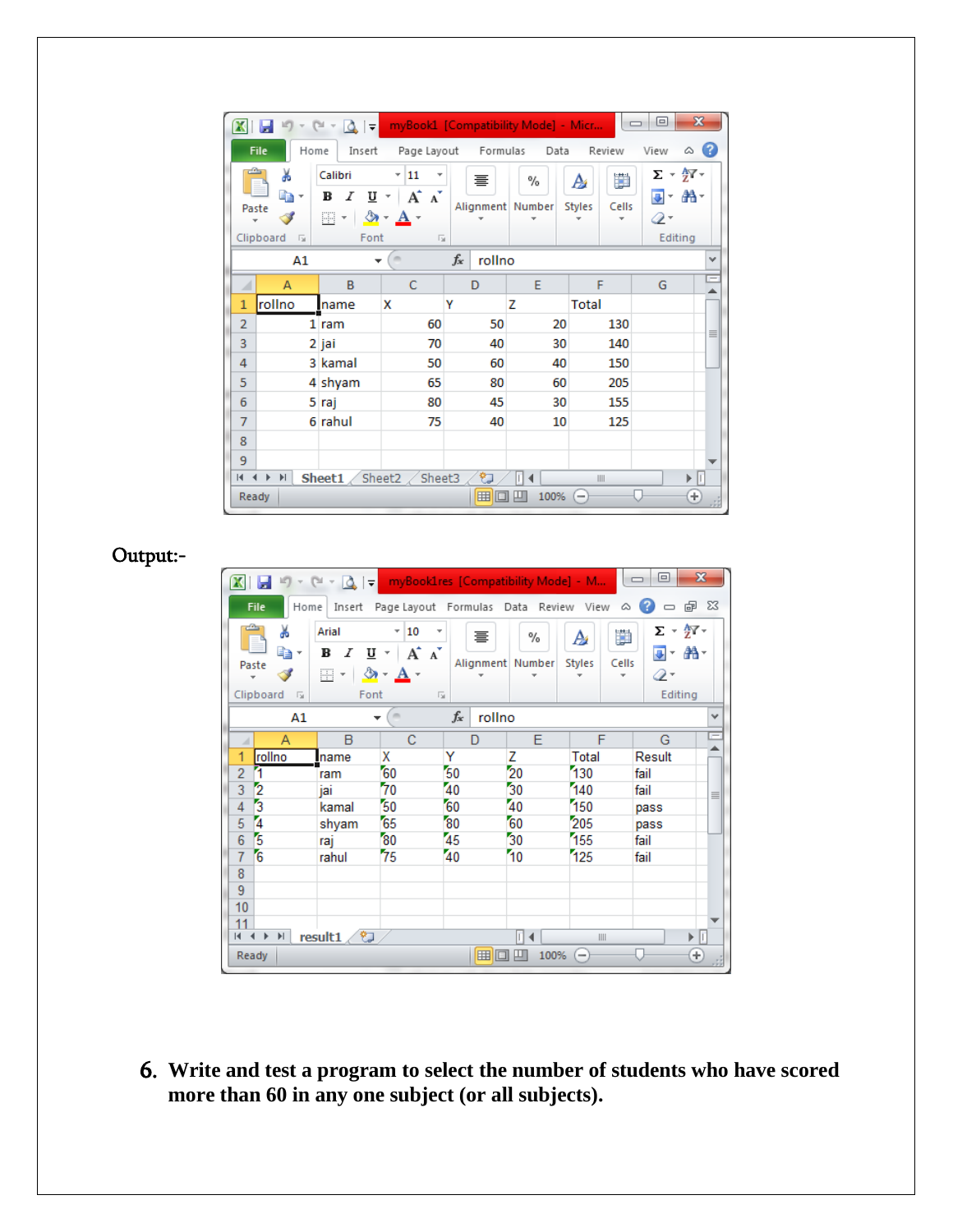```
import jxl.*;
import jxl.read.*;
import jxl.write.*;
import java.io.*;
import org.testng.annotations.Test;
public class countstuds {
      @Test
      public void testImportexport1() throws Exception {
      FileInputStream fi = new FileInputStream("D:\\selenium pracs\\myBook1.xls");
      Workbook w = Workbook.getWorkbook(fi);
      Sheet s = w.getSheet(0);String a[][] = new String[s.getRows()][s.getColumns()];
      FileOutputStream fo = new FileOutputStream("D:\\selenium 
pracs\\countBook1res.xls");
      WritableWorkbook wwb = Workbook.createWorkbook(fo);
      WritableSheet ws = wwb.createSheet("result", 0);
      int c=0;
      for (int i = 0; i < s.getRows(); i++) {
      for (int j = 0; j < s.getColumns(); j++){
      if(i >= 1){ String b= new String();
      b=s.getCell(3,i).getContents();
      int x= Integer.parseInt(b);
      if(x < 60)
      { C++;break; }
      }
      a[i][j] = s.getCell(j, i).getContents(j;Label 12 = new Label(j, i-c, a[i][j]);ws.addCell(l2);
      } }
      wwb.write();
      wwb.close();
      } }
```
## Input:-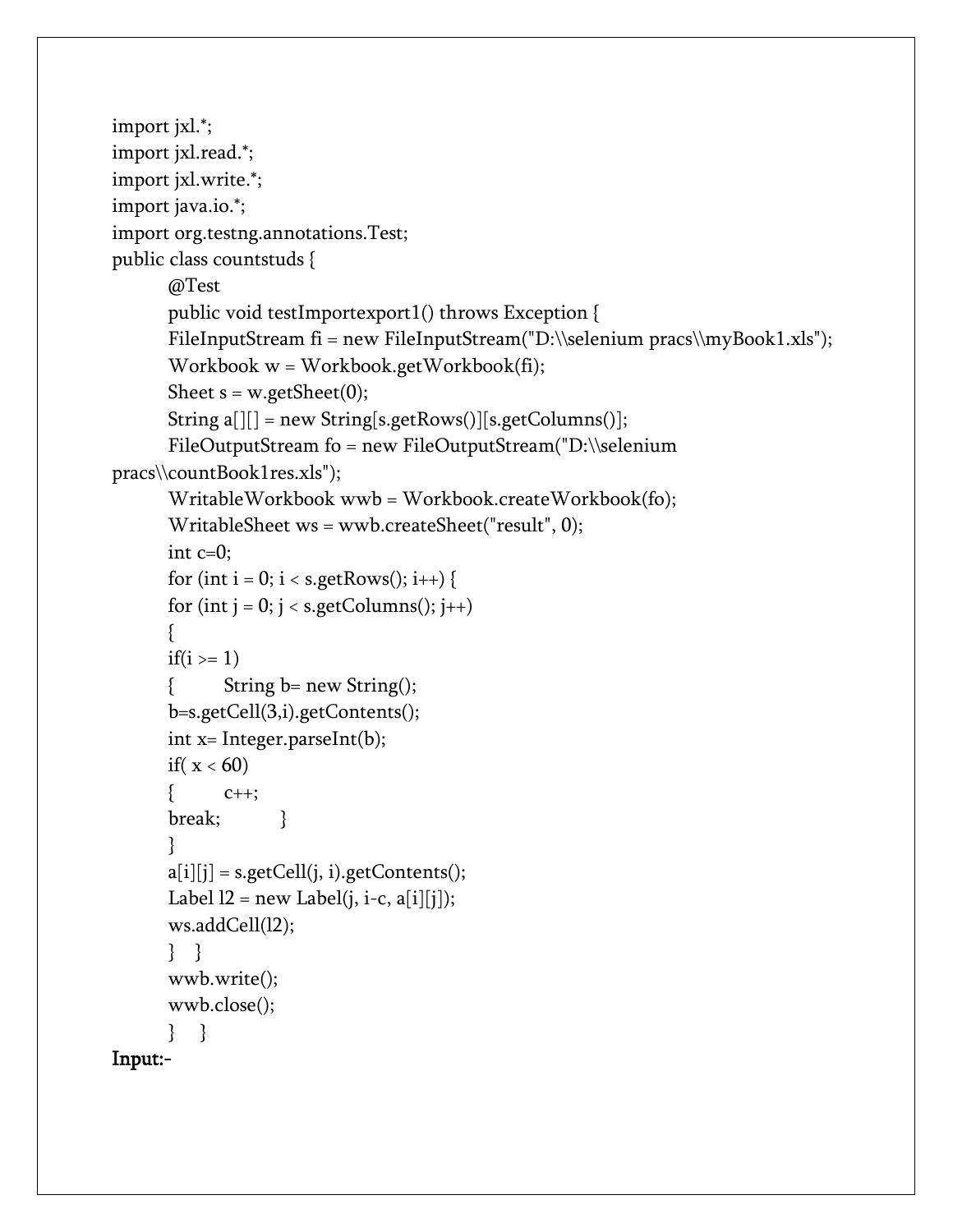|                | $\sim$ (p) $\sim$                                                                 | $\Delta$ $\pm$                                        |                                                                                                                  | myBook1 [Compatibility Mode] - Micr |           |                                  | $\mathbf{x}$<br>▣                                                    |                   |  |
|----------------|-----------------------------------------------------------------------------------|-------------------------------------------------------|------------------------------------------------------------------------------------------------------------------|-------------------------------------|-----------|----------------------------------|----------------------------------------------------------------------|-------------------|--|
|                | File<br>Home                                                                      | Insert                                                | Page Layout                                                                                                      | Formulas                            | Data      | Review                           | View<br>△                                                            | $\left( 2\right)$ |  |
| Paste          | ¥<br>en -<br>Clipboard<br>$\sqrt{2}$                                              | Calibri<br>U<br>в<br>$\boldsymbol{I}$<br>E8 +<br>Font | 11<br>v.<br>$\overline{\mathbf v}$<br>A<br>$\Lambda$<br>$\overline{\phantom{a}}$<br>$\mathbf{\diamond}$ - A<br>园 | 寚<br>Alignment Number               | %         | 費<br>A<br><b>Styles</b><br>Cells | $\Sigma$ - $\frac{K}{Z}$ -<br>- መ<br>$\overline{a}$<br>Q-<br>Editing |                   |  |
|                | A1                                                                                | ٠                                                     | $\sim$                                                                                                           | fx<br>rollno                        |           |                                  |                                                                      | v                 |  |
| ⊿              | A                                                                                 | B                                                     | C                                                                                                                | D                                   | E         | F                                | G                                                                    | Ξ                 |  |
| 1              | rollno                                                                            | name                                                  | x                                                                                                                | Y                                   | z         | <b>Total</b>                     |                                                                      |                   |  |
| $\overline{2}$ |                                                                                   | $1$ ram                                               | 60                                                                                                               | 50                                  | 20        | 130                              |                                                                      | ≣                 |  |
| 3              |                                                                                   | 2 jai                                                 | 70                                                                                                               | 40                                  | 30        | 140                              |                                                                      |                   |  |
| 4              |                                                                                   | 3 kamal                                               | 50                                                                                                               | 60                                  | 40        | 150                              |                                                                      |                   |  |
| 5              |                                                                                   | 4 shyam                                               | 65                                                                                                               | 80                                  | 60        | 205                              |                                                                      |                   |  |
| 6              |                                                                                   | 5 raj                                                 | 80                                                                                                               | 45                                  | 30        | 155                              |                                                                      |                   |  |
| 7              |                                                                                   | 6 rahul                                               | 75                                                                                                               | 40                                  | 10        | 125                              |                                                                      |                   |  |
| 8              |                                                                                   |                                                       |                                                                                                                  |                                     |           |                                  |                                                                      |                   |  |
| 9              |                                                                                   |                                                       |                                                                                                                  |                                     |           |                                  |                                                                      |                   |  |
| $\mathbb{R}$   | ℃<br>Sheet2 / Sheet3<br>ÞП<br>$\mathbb{H}$<br>$\rightarrow$<br>ь<br>Sheet1<br>III |                                                       |                                                                                                                  |                                     |           |                                  |                                                                      |                   |  |
| Ready          |                                                                                   |                                                       |                                                                                                                  | 囲<br>o                              | 100%<br>ш | $\overline{\phantom{0}}$         | $_{\pm}$                                                             | JŚ.               |  |

# Output:-

| $\bar{q}$                                                                         | Ιð.<br>l vl           | countBookIres [Compatibility Mod |                    |            |                                                                       | ▣<br>$\Box$ | $\mathbf{x}$ |  |
|-----------------------------------------------------------------------------------|-----------------------|----------------------------------|--------------------|------------|-----------------------------------------------------------------------|-------------|--------------|--|
| File<br>Home                                                                      | Page Lay<br>Insert    | Formula                          | Data               | Review     | View<br>۵                                                             | 一 印         | - 23         |  |
| Ж<br><u>A</u><br>∎∋<br>Font<br>Paste                                              | 亖<br>Alignment Number | %                                | A<br><b>Styles</b> | Ö<br>Cells | $\Sigma$ - $\frac{K}{Z}$ -<br>- 24 -<br>$\overline{\mathbf{u}}$<br>⊘- |             |              |  |
| Clipboard<br>园                                                                    |                       |                                  |                    |            | Editing                                                               |             |              |  |
| $f_x$<br>rollno<br>A1<br>v                                                        |                       |                                  |                    |            |                                                                       |             |              |  |
| Α                                                                                 | B                     | C                                | D                  | Е          | F                                                                     | G           | Ξ            |  |
| 1<br><b>Irollno</b>                                                               | x<br>name             | Y                                |                    | z          | Total                                                                 |             | $\equiv$     |  |
| 3<br>2                                                                            | 50<br>kamal           | 60                               |                    | 40         | 150                                                                   |             |              |  |
| $\overline{4}$<br>3                                                               | 65<br>shyam           | 80                               |                    | 60         | 205                                                                   |             |              |  |
| 4                                                                                 |                       |                                  |                    |            |                                                                       |             |              |  |
| 5                                                                                 |                       |                                  |                    |            |                                                                       |             |              |  |
| ∕℃<br>result<br>$\overline{14}$<br>$\blacktriangleright$<br>III                   |                       |                                  |                    |            |                                                                       |             |              |  |
| Œ<br>田回凹<br>100%<br>Select destination and press ENTER o<br>$\qquad \qquad$<br>J. |                       |                                  |                    |            |                                                                       |             |              |  |

7. **Write and test a program to provide total number of objects present / available on the page.**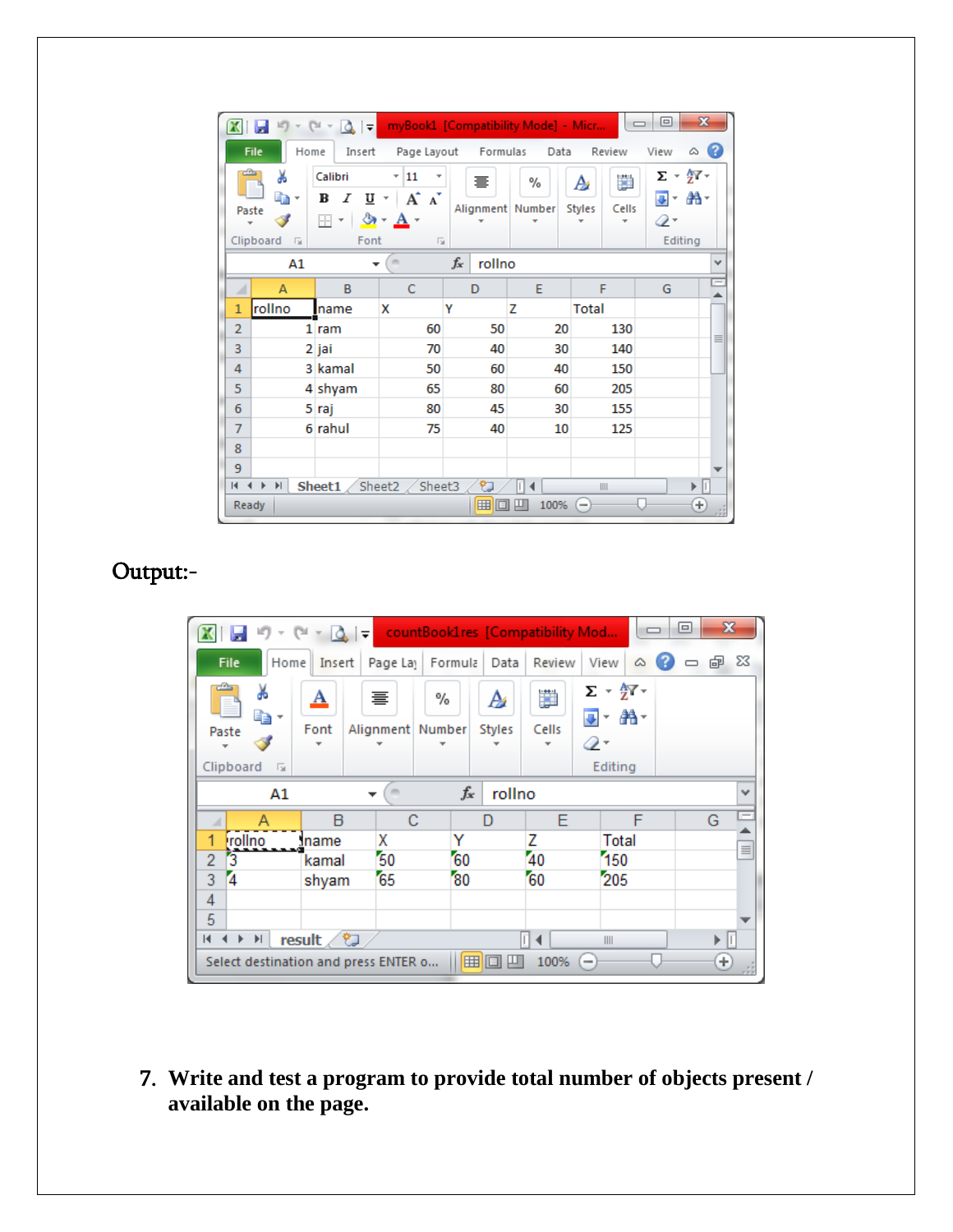import org.openqa.selenium.By; import org.openqa.selenium.WebDriver; import org.openqa.selenium.WebElement; import org.openqa.selenium.firefox.FirefoxDriver; import org.openqa.selenium.remote.DesiredCapabilities;

### public class nlinks

```
{
```

```
static String driverPath = "D:\\selenium pracs\\geckodriver-v0.21.0-
win32\\GeckoDriver.exe";
```

```
 public static WebDriver driver;
```

```
public static void main(String args[])
```
{

 System.setProperty("webdriver.gecko.driver",driverPath); DesiredCapabilities capabilities = DesiredCapabilities.firefox(); capabilities.setCapability("marionette",true); driver= new FirefoxDriver(capabilities); driver.get("http://toolsqa.wpengine.com/");

```
java.util.List<WebElement> links = 
driver.findElements(By.tagName("a"));
       System.out.println("Total links are"+links.size());
      for (int i = 0; i<links.size(); i=i+1)
      {
      System.out.println("Link "+ i +" Link name "+ links.get(i).getText());
      }
}
}
```
# Output:-

Total links are 247